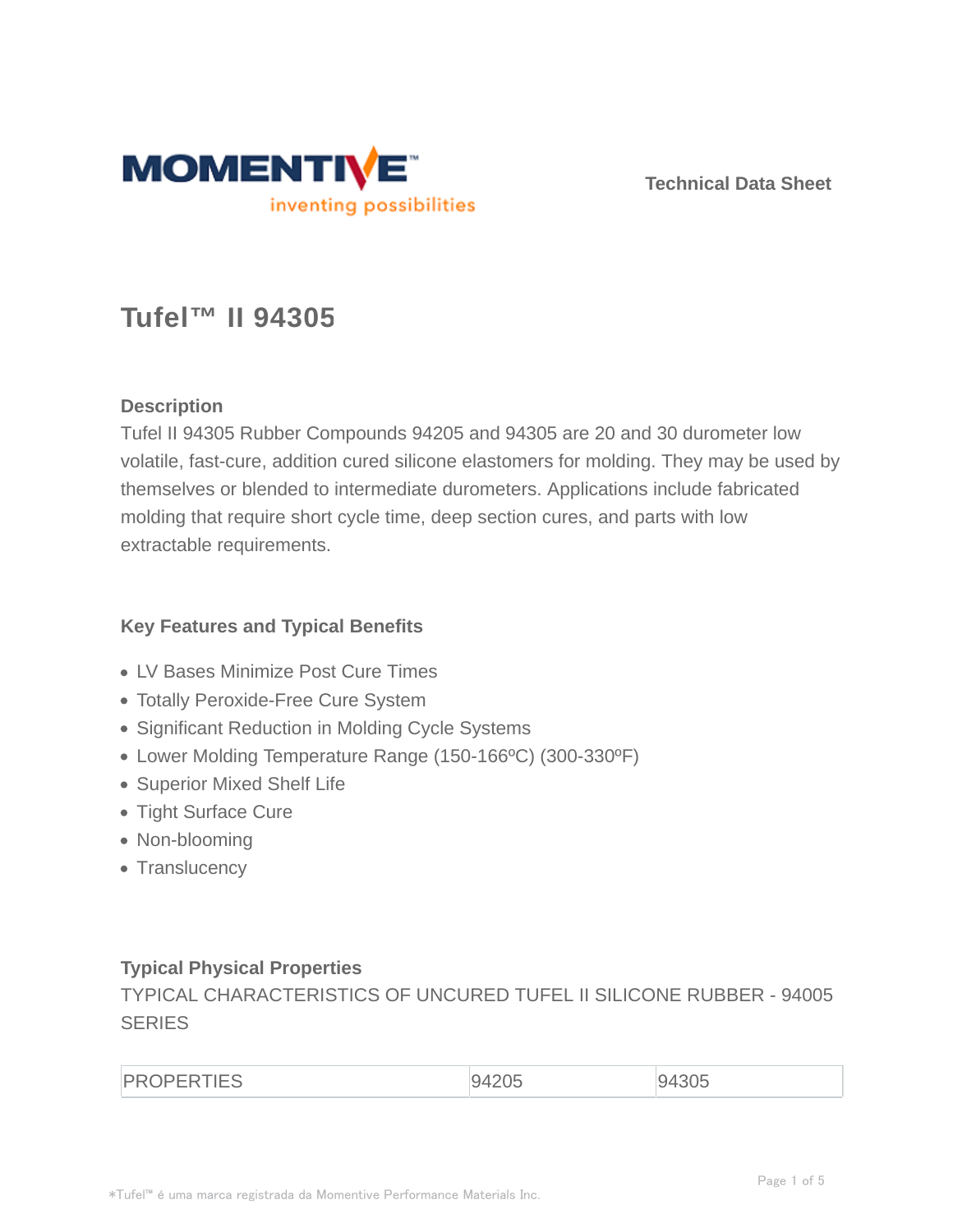| Specific Gravity                          | 1.07        | 1.10        |
|-------------------------------------------|-------------|-------------|
| Appearance                                | Translucent | Translucent |
| Polymer Classification<br>$(ASTM D-1418)$ | <b>VMQ</b>  | <b>VMQ</b>  |

TYPICAL RHEOLOGICAL PROFILE - MONSANTO RHEOMETOR MODEL 100 WITH 3° ARC @ 177°C (350°F)

| Minimum Viscosity          | $3.8 - 6.0$     | $4 - 7$       |
|----------------------------|-----------------|---------------|
| T1, Minutes                | $ 0.30 - 0.45 $ | $0.12 - 0.70$ |
| $ 7$ Min. Torque (lb./in.) | 19-29           | $21 - 34$     |

# TYPICAL PHYSICAL PROPERTIES OF TUFEL II SILICONE RUBBER - 94005 **SERIES**

| <b>ASTM METHOD</b> | PRESS CURE - 10 MINUTES @ 177°C (350°F) | 94205 94305 |      |
|--------------------|-----------------------------------------|-------------|------|
| $D-2240$           | Hardness, Durometer A                   | 22          | 28   |
| $D-412$            | Tensile Strength, psi                   | 1200        | 1350 |
|                    | <b>MPa</b>                              | 8.3         | 9.3  |
| $D-412$            | Elongation, %                           | 1000        | 1050 |
| $D-624$            | Tear Resistance, Die B, ppi             | 125         | 170  |
|                    | KN/M                                    | 22          | 30   |
| $D-412$            | Tensile Modulus @ 100% psi              | 63          | 87   |
|                    | <b>MPa</b>                              | 0.4         | 0.6  |

# **Regulatory Compliance**

A representative sample of an analogous product to LIM 6040 met the requirements of USP Class VI.

Compositionally compliant with 21 CFR 177.2600 – Rubber articles intended for repeated use<sup>(1)</sup>

(1) It is the responsibility of the user to determine that the final product complies with the extractive limitations and other requirements of 21 CFR 177.2600, under their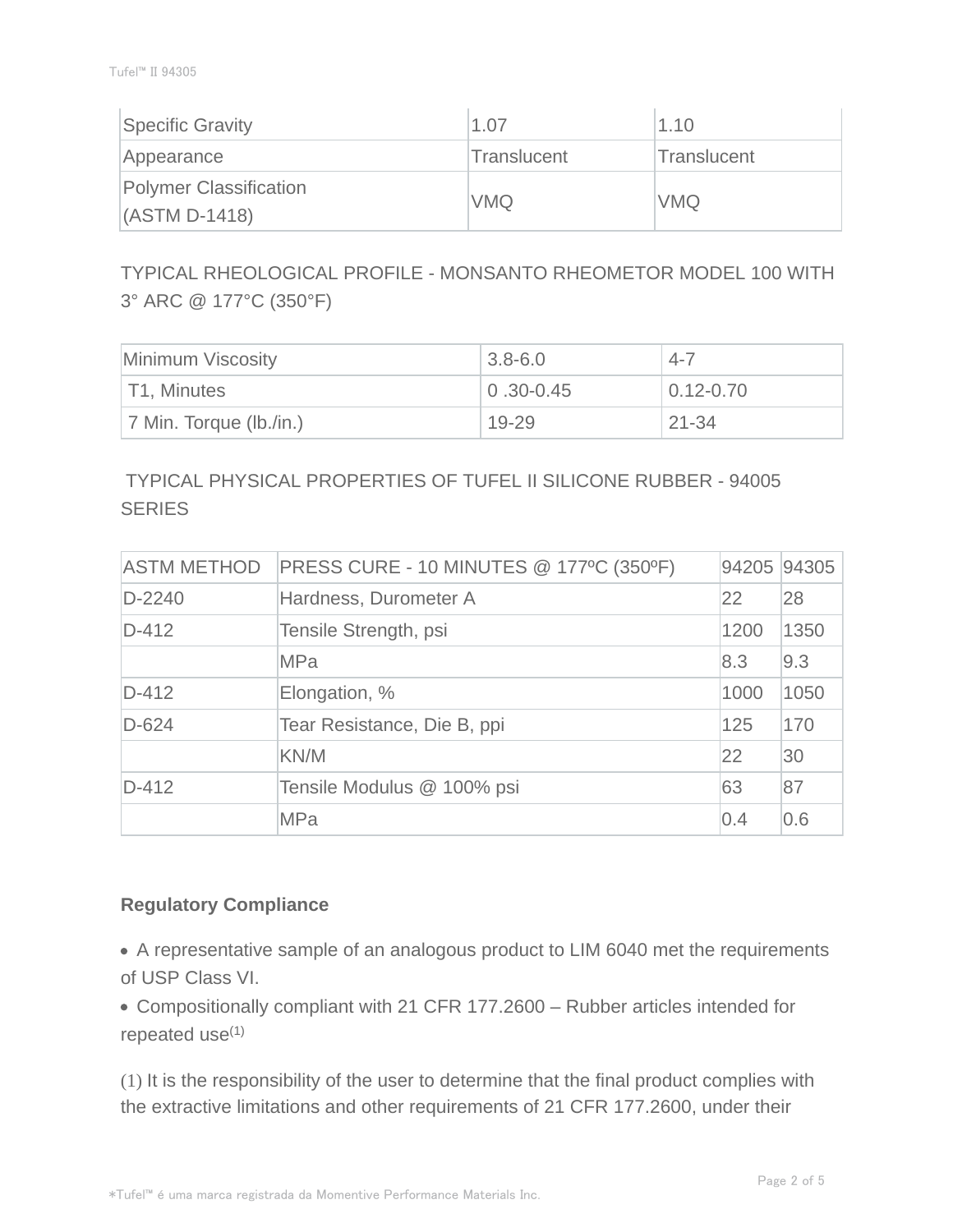specific manufacturing procedures

#### **Patent Status**

Nothing contained herein shall be construed to imply the nonexistence of any relevant patents or to constitute the permission, inducement or recommendation to practice any invention covered by any patent, without authority from the owner of the patent.

### **Product Safety, Handling and Storage**

Customers should review the latest Safety Data Sheet (SDS) and label for product safety information, safe handling instructions, personal protective equipment if necessary, emergency service contact information, and any special storage conditions required for safety. Momentive Performance Materials (MPM) maintains an aroundthe-clock emergency service for its products. SDS are available at www.momentive.com or, upon request, from any MPM representative. For product storage and handling procedures to maintain the product quality within our stated specifications, please review Certificates of Analysis, which are available in the Order Center. Use of other materials in conjunction with MPM products (for example, primers) may require additional precautions. Please review and follow the safety information provided by the manufacturer of such other materials.

#### **Limitations**

Customers must evaluate Momentive Performance Materials products and make their own determination as to fitness of use in their particular applications.

**Contact Information** Email commercial.services@momentive.com

#### **Telephone**

| <b>Americas</b>        | <b>Latin America</b>           | <b>EMEAI- Europe, Middle</b><br>East, Africa & India | <b>ASIA PACIFIC</b> |
|------------------------|--------------------------------|------------------------------------------------------|---------------------|
| +1 800 295 2392 Brazil |                                | <b>Europe</b>                                        | China               |
| Toll free*             | +55 11 4534 9650 +390510924300 |                                                      | 800 820 0202        |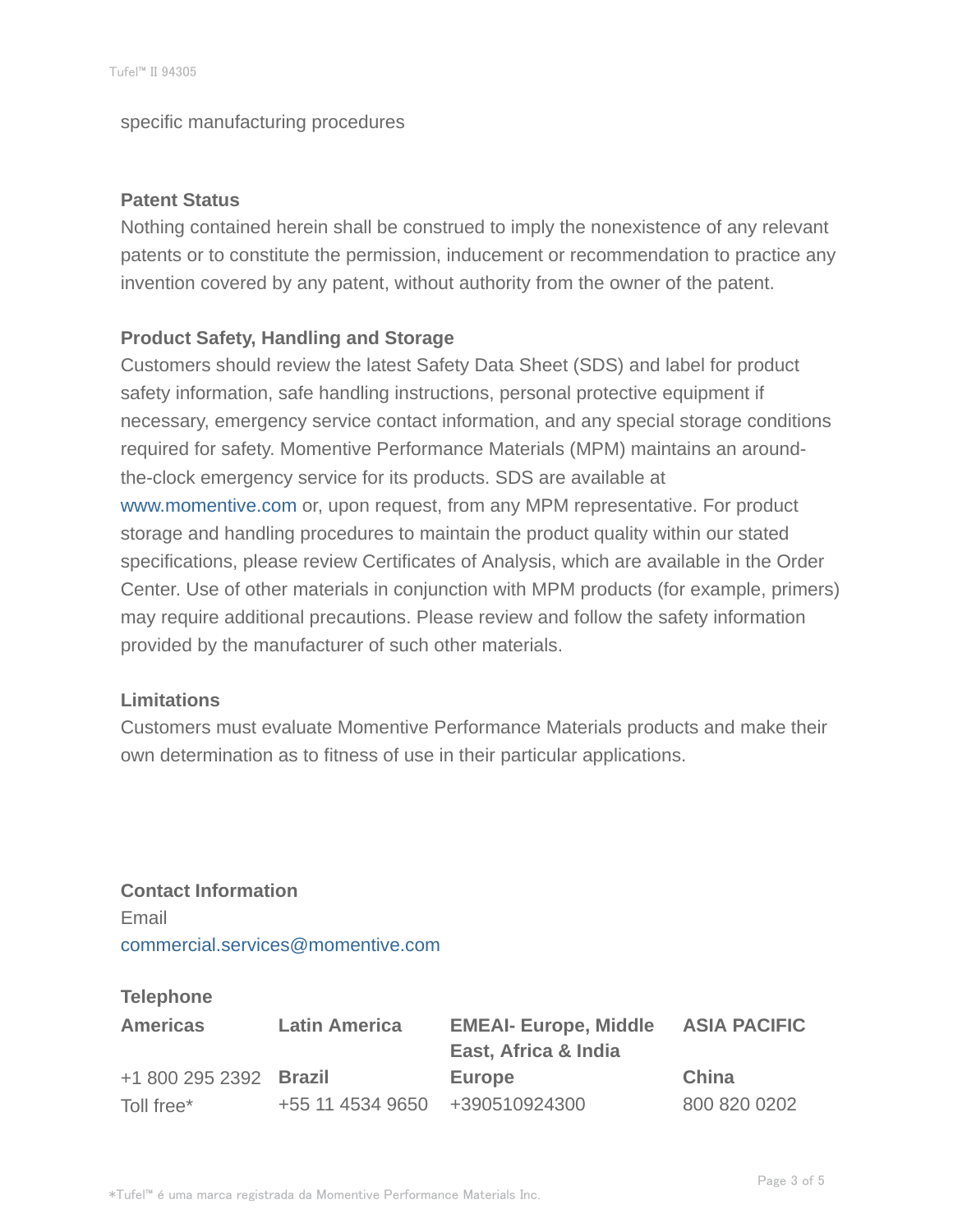| <b>Direct Number</b> | Direct number             | Toll free        |
|----------------------|---------------------------|------------------|
|                      |                           | +86 21 3860 4892 |
|                      |                           | Direct number    |
| <b>Mexico</b>        | India, Middle East &      | Japan            |
| +52 55 2169 7670     | <b>Africa</b>             | +81 3 5544 3111  |
| <b>Direct Number</b> | + 91 44 71212207          | Direct number    |
|                      | Direct number*            |                  |
|                      | *All Middle Eastern       | <b>Korea</b>     |
|                      | countries, Africa, India, | +82 2 6201 4600  |
|                      |                           |                  |

For literature and technical assistance, visit our website at: www.momentive.com

#### **DISCLAIMER:**

**THE MATERIALS, PRODUCTS AND SERVICES OF MOMENTIVE PERFORMANCE MATERIALS INC. AND ITS SUBSIDIARIES AND AFFILIATES (COLLECTIVELY "SUPPLIER"), ARE SOLD SUBJECT TO SUPPLIER'S STANDARD CONDITIONS OF SALE, WHICH ARE INCLUDED IN THE APPLICABLE DISTRIBUTOR OR OTHER SALES AGREEMENT, PRINTED ON THE BACK OF ORDER ACKNOWLEDGMENTS AND INVOICES, AND AVAILABLE UPON REQUEST. ALTHOUGH ANY INFORMATION, RECOMMENDATIONS, OR ADVICE CONTAINED HEREIN IS GIVEN IN GOOD FAITH, SUPPLIER MAKES NO WARRANTY OR GUARANTEE, EXPRESS OR IMPLIED, (i) THAT THE RESULTS DESCRIBED HEREIN WILL BE OBTAINED UNDER END-USE CONDITIONS, OR (ii) AS TO THE EFFECTIVENESS OR SAFETY OF ANY DESIGN INCORPORATING ITS PRODUCTS, MATERIALS, SERVICES, RECOMMENDATIONS OR ADVICE. EXCEPT AS PROVIDED IN SUPPLIER'S STANDARD CONDITIONS OF SALE, SUPPLIER AND ITS REPRESENTATIVES SHALL IN NO EVENT BE RESPONSIBLE FOR ANY LOSS RESULTING FROM ANY USE OF ITS MATERIALS, PRODUCTS OR SERVICES DESCRIBED HEREIN.** Each user bears full responsibility for making its own determination as to the suitability of Supplier's materials, services, recommendations, or advice for its own particular use. Each user must identify and perform all tests and analyses necessary to assure that its finished parts incorporating Supplier's products, materials, or services will be safe and suitable for use under end-use conditions. Nothing in this or any other document, nor any oral recommendation or advice, shall be deemed to alter, vary, supersede, or waive any